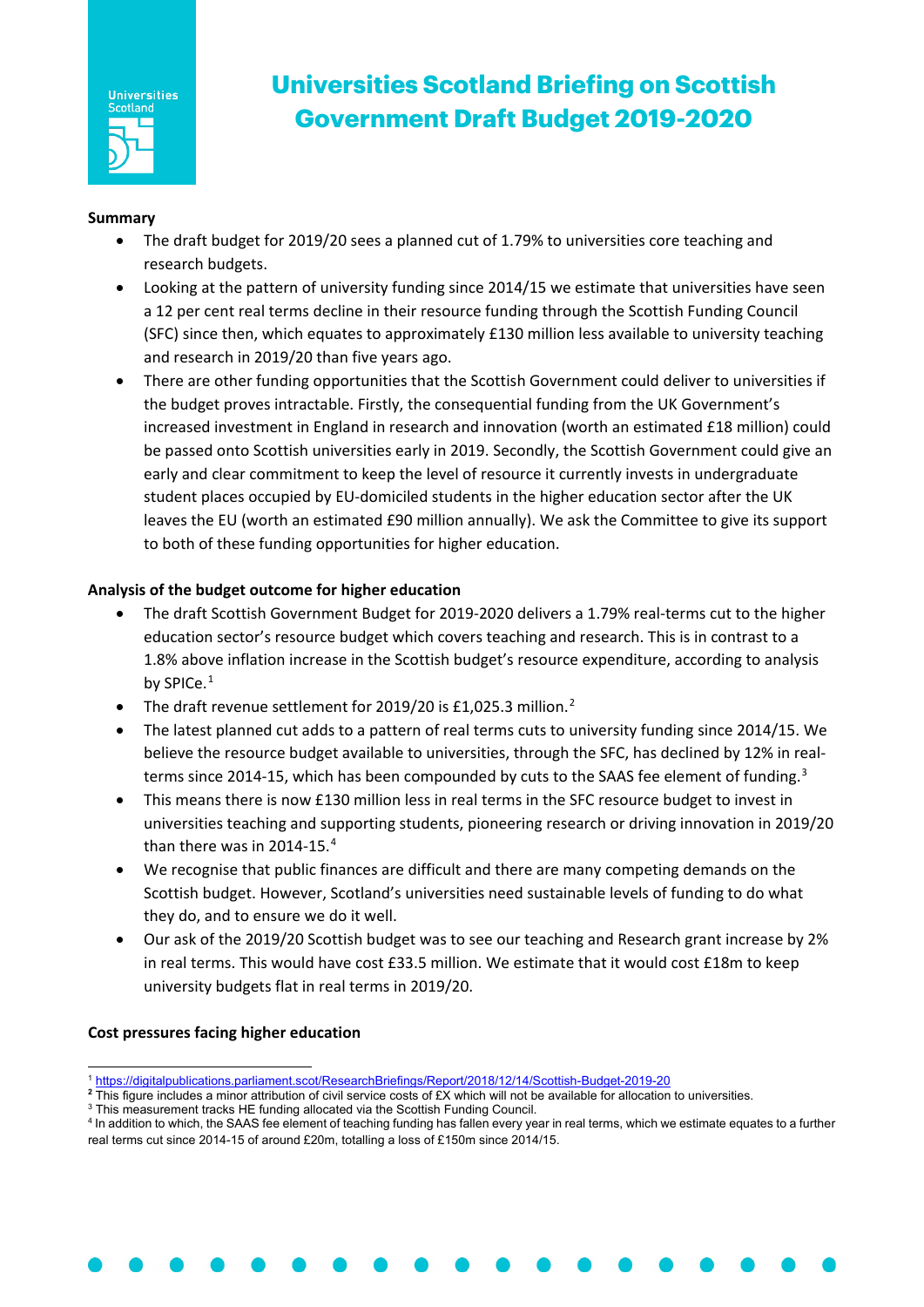Like every other recipient of public investment, universities are facing steeply increasing costs.

- We estimate that employer contributions to the Universities Superannuation Scheme (USS) will cost £15 million every year.
- UCEA estimates the unfunded additional costs to employers of the Teachers' Pension Scheme (Scotland) to be £8 million.
- These are additional pressures on pay and other costs including utilities.

### **Funding opportunities**

We would welcome a Scottish Budget outcome that reflects our case for real-terms growth in funding for higher education. We are also looking to the Scottish Government to realise other, very important, funding opportunities. We ask the Committee to give its full support to these two funding opportunities:

- 1. Separate to the budget as announced, there will be approximately £18 million of consequential funding available, generated by increased investment to universities in England under the Industrial Strategy by the UK Government. We ask for that consequential funding to be ring-fenced and allocated through the SFC's funding streams, to support universities to compete for and deliver additional business-led research and innovation projects.
- 2. Assuming the UK does leave the EU, it will be very important that the level of resource currently invested in undergraduate student places occupied by EU-domiciled students does not leave the higher education sector as we look beyond 2019/20. Currently the Scottish Government funds the higher education of EU undergraduates on the same basis as Scottish-domiciled students and has said it will do so for 2019/20 EU student entrants. Additionally, the Scottish Government's *Medium Term Financial Strategy*[5](#page-1-0) assumes funding for the current number of funded places up to 2022/23 but, assuming a negotiated exit, this could change from the start of the academic year in 2020 or 2021. This resource is currently worth circa £90 million to the Scottish higher education sector; a level of resource that would be devastating if it were to be removed from institutions. This sits within the Scottish Government's remit to decide and a commitment now, to retain this resource in the higher education sector, would provide very welcome planning certainty. This resource will be vital to for the stability of certain courses, institutions and for opportunities for Scottish domiciled learners including progress towards achievement of widening access targets without displacement of other well-qualified learners.

In the highly unwelcome event of a no-deal Brexit we will additionally need urgent exploration with the Scottish and UK Governments of how to mitigate the consequences of the loss of EU funding including research funding, funding for student mobility, and EU structural funding for infrastructure and skills development.

### **Capital funding available to universities**

- The draft budget saw a reduction in university capital funding from £41.3 million last year to £37.5 million in 2019/20.
- This funding allocation is more than £200 million short of the cost of maintaining university estates every year. [6](#page-1-1)
- Financial transactions are loans and must be paid back. They are a useful additional measure but are in no way a replacement for sustainable funding. Cuts to revenue funding simply make the

**Universities Scotland is a Scottish charity, SC029163, regulated by the Scottish Charity Regulator (OCSR)**

<sup>1</sup> <sup>5</sup> <https://www.gov.scot/publications/scotlands-fiscal-outlook-scottish-governments-five-year-financial-strategy/> page 56

<span id="page-1-1"></span><span id="page-1-0"></span><sup>6</sup> As estimated in a consultancy report to the Scottish Funding Council